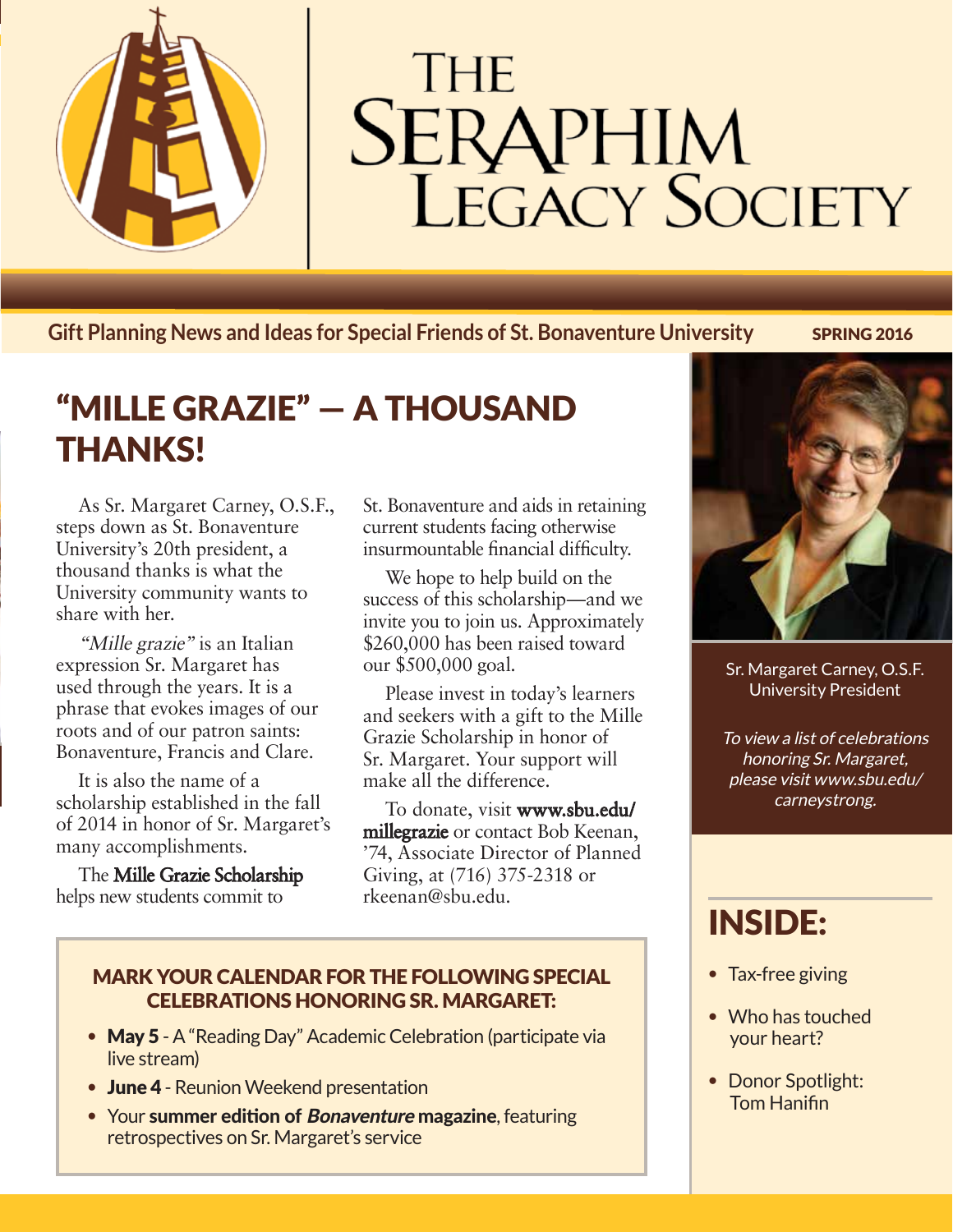## IRA GIFT SUPPORTS SPECIAL SCHOLARSHIP

Tom Hanifin did not attend St. Bonaventure (he graduated from Notre Dame and the Harvard Law School) but his connection to the University is a true family affair—his son Thomas III, his brother Jerry, and niece Teresa Hanifin Donnan are all Bonnies. And, he has also set up a scholarship at St. Bonaventure in honor of his late wife, Joan.

2



Tom Hanifin

Tom adds to the Joan Hetzelt Hanifin Memorial Scholarship Fund each year. In 2015, he decided to make his gift directly

from his IRA to the scholarship. "I practiced quite a bit of tax law so I was aware of this opportunity for people age 70½ or older to make their gifts directly from their IRA," said Tom, who retired in 2015 from the Barclay Damon law firm at age 87. "It is a very easy way to give, because the gift just flows directly from your IRA to the charity, and it's tax-free. It is an efficient, tax-advantaged way to make my charitable gifts."

Tom's son set his sights on attending St. Bonaventure and transferred in his sophomore year. "Originally, our son was not accepted at St. Bonaventure, so he went to a community college his freshman year," Tom said. "But he worked hard and, without telling his mother or me, he talked to the admissions office and enrolled at St. Bonaventure."

Tom's wife passed away in 1986, during their son's junior year. "His mother was so pleased that he had transferred to St. Bonaventure—she called it a miracle. That is the reason why I set up the Joan Hetzelt Hanifin Memorial Scholarship Fund in her memory to honor her and my son's accomplishment," Tom explained.

This father of four (three daughters and his son) also appreciates the special bond that all Bonnies share. "The kids who go to Bonaventure stay friends for life," he said. "I see it with my brother, Jerry, who was a Hall of Fame football star at Bona's, and with my son and his old

The purpose of this publication is to provide general gift, estate, and financial planning information. It is not intended as legal, accounting or other professional advice. For assistance in planning charitable gifts with tax and other implications, the services of appropriate advisors should be obtained. Consult an attorney for advice if your plans require revision of a will or other legal document. Tax deductions vary based on applicable federal discount rates, which can change on a monthly basis. Some opportunities<br>may not be available in all states. ©MMXVI RESCO. Inc. All Rights Reserved NXXPDF-16 may not be available in all states. ©MMXVI RFSCO, Inc. All Rights Reserved.

### **IN MEMORY OF A FRIAR Fr. Daniel A. Hurley, O.F.M., '40, '46**

that our son had."

Here I am, Lord.

For Fr. Dan Hurley, O.F.M., these four words became both prayer and purpose throughout a long and vibrant life.



A native of Albany, N.Y., Fr. Dan was welcomed into the Franciscans in 1940 and ordained in 1945. Affectionately referred to as "Hurls," he spent nearly 50 years at St. Bonaventure—as a teacher, mentor, manager, administrator … and baker of his famous homemade pies.

roommates who still get together. They are scattered all over the country. It is really impressive."

For Tom, memorializing his wife at St. Bonaventure just made sense. "Joan was so thrilled with St. Bonaventure and the personal interactions between the faculty and the students. I know she would have wanted to help future students have the same opportunities

A founding member of the Mt. Irenaeus community, he moved to the Mountain in 1983, noting that his experience there was an "extraordinary blessing." He also served for three decades as chaplain of the National Alumni Association Board.

You can help Fr. Dan's legacy continue at the University through support of the **Fr. Daniel Hurley, O.F.M., and Robert Hurley Scholarship**. Established by Ms. Alice Hurley in 1986 as a way to honor her brothers, the scholarship continues to provide much-needed financial aid to deserving Bona students.

To make a gift to the scholarship, or for more information, please contact Bob Keenan, '74, Associate Director of Planned Giving, at (716) 375-2318 or rkeenan@sbu.edu.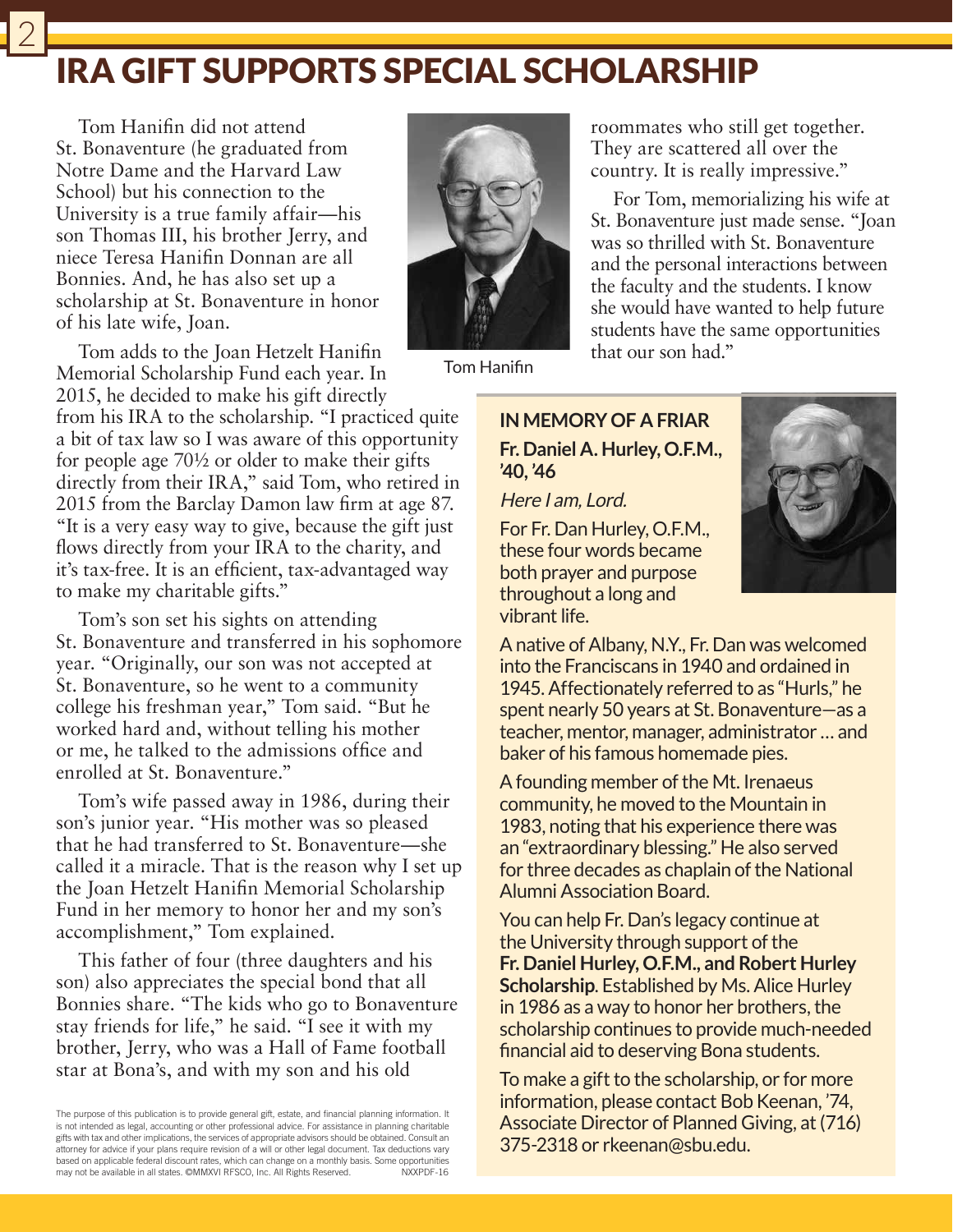## TAX-FREE GIVING

Consider making a difference in the lives of St. Bonaventure students through tax-free giving from your retirement plan assets. In recently passed legislation, Congress has made charitable giving from retirement assets an attractive, permanent option.

If you are age 70½ or older, and are looking for the most tax-efficient ways to make your charitable gifts, you can:

- Give directly from a traditional or Roth IRA completely free of federal income tax.
- Make tax-free gifts of all or a portion of any IRA withdrawals you make this year up to \$100,000.

• Give directly from your IRA without increasing your adjusted gross income and possibly subjecting your Social Security income to a higher level of taxation.

3

- Offset your Required Minimum Distribution and avoid taxes on the extra income.
- Make a generous gift to charity that might not be possible using other assets.

For more information, consult your financial advisors. We are also happy to work with you and answer any questions you may have concerning the charitable aspects of your plans. Please contact Bob Keenan, Associate Director of Planned Giving, at (716) 375-2318 or at rkeenan@sbu.edu.

### JOIN THE SERAPHIM LEGACY SOCIETY

The Seraphim Legacy Society honors alumni and friends who preserve and pass on the St. Bonaventure promise through a gift in their long-range estate plans. If you have included St. Bonaventure in your will or other estate plans, we cordially invite you to join the Seraphim Legacy Society so we may recognize your generosity. If you would like to learn more about how to make a legacy gift to St. Bonaventure in your will, trust or other plans, please return the enclosed card or contact Robert Keenan, Associate Director of Planned Giving, at (800) 664-1273, opt. #3.